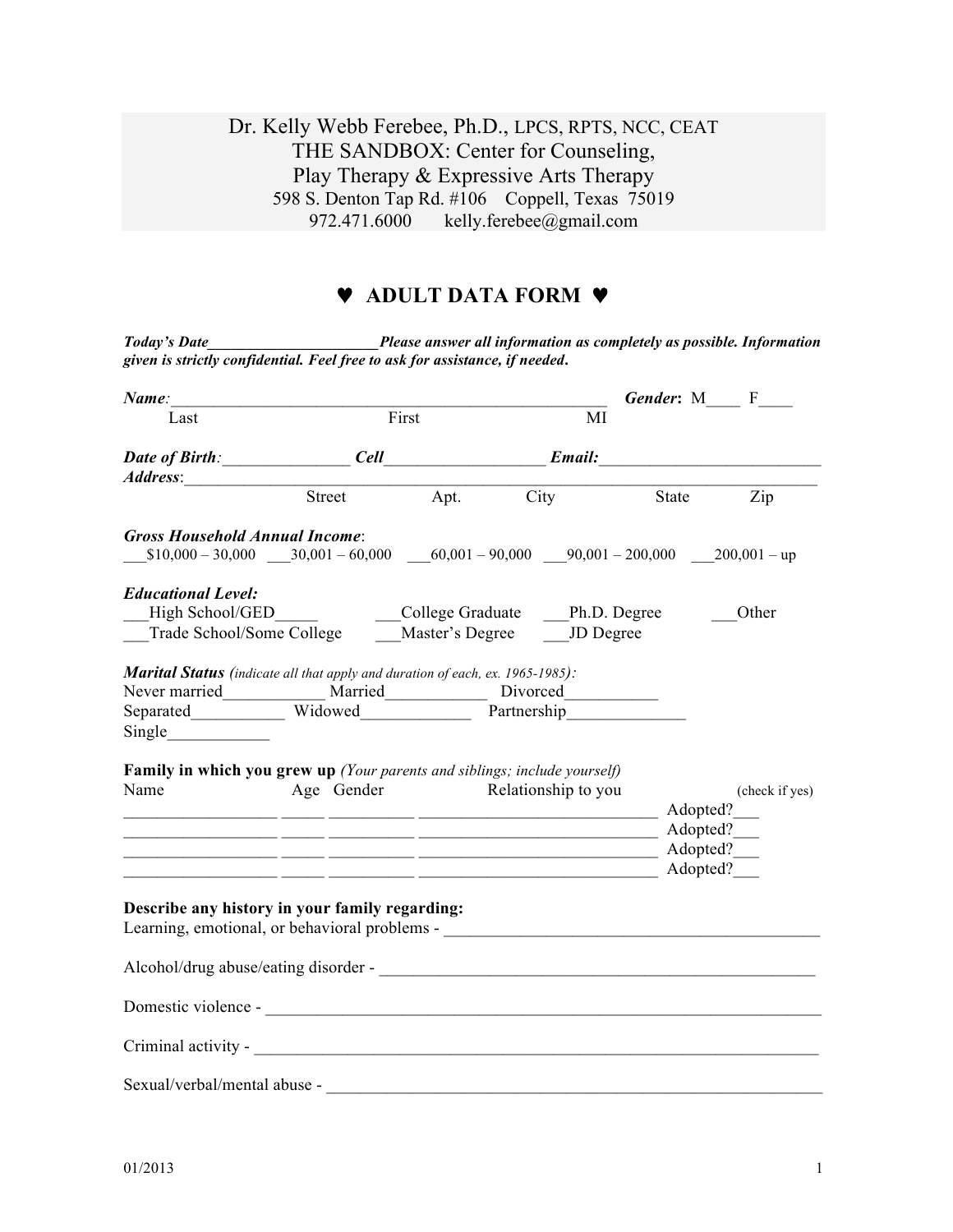| Name                                                   | Age Gender | Relationship to you                                                                                 |             |           |
|--------------------------------------------------------|------------|-----------------------------------------------------------------------------------------------------|-------------|-----------|
|                                                        |            |                                                                                                     | Adopted?    |           |
|                                                        |            |                                                                                                     | Adopted?    |           |
|                                                        |            |                                                                                                     | Adopted?___ |           |
|                                                        |            |                                                                                                     | Adopted?    |           |
| Describe any history in your family today regarding:   |            | Learning, emotional, or behavioral problems -___________________________________                    |             |           |
|                                                        |            |                                                                                                     |             |           |
|                                                        |            |                                                                                                     |             |           |
|                                                        |            |                                                                                                     |             |           |
|                                                        |            |                                                                                                     |             |           |
|                                                        |            |                                                                                                     |             |           |
|                                                        |            | HEALTH *                                                                                            |             |           |
|                                                        |            |                                                                                                     |             |           |
|                                                        |            | Physical Disability: yes_ no_ If yes, explain ___________________________________                   |             |           |
|                                                        |            |                                                                                                     |             |           |
|                                                        |            |                                                                                                     |             |           |
| List medication you are currently taking:<br>Diagnosis |            | Medication                                                                                          | Dosage      |           |
|                                                        |            |                                                                                                     |             |           |
|                                                        |            |                                                                                                     |             |           |
|                                                        |            |                                                                                                     |             |           |
|                                                        |            | <b>Physician/Psychiatrist prescribing medication:</b><br>Name                                       |             | $phone$ # |
|                                                        |            | <b>Other treatment you have received:</b> None Individual counseling: (dates:                       |             |           |
|                                                        |            |                                                                                                     |             |           |
|                                                        |            | Family counseling: (dates: (dates: ) Group counseling: (dates:                                      |             |           |
|                                                        |            | Couples Counseling: (dates: (dates: ) Hospice (dates:<br>Hospitalization: (dates: ) Other (explain) |             |           |
| <b>Primary Care Physician:</b>                         |            |                                                                                                     |             |           |

## ♥ *CURRENT CONCERNS* ♥

- \_\_\_Adjustment to life changes (loss of job, changing jobs, divorce, moving, etc.)
- \_\_\_Abuse (physical, emotional, sexual)
- \_\_\_Disturbing memories (past abuse, neglect or other traumatic experience)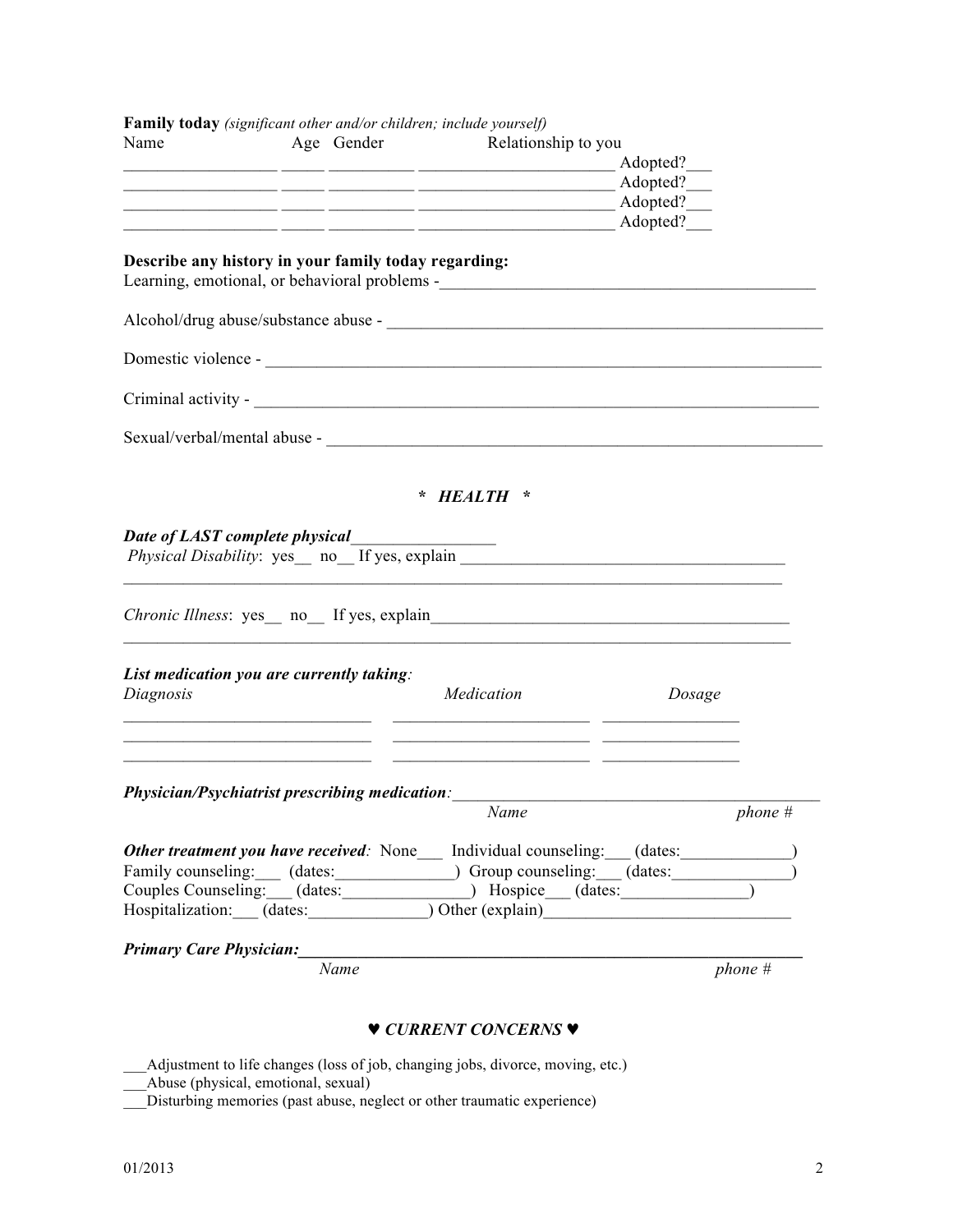Drug or alcohol use (both legal and illegal drugs)

- Eating problem (purging, bingeing, overeating, hoarding, severely restricting diet)
- Feeling anxious (nervous, fearful, worried, panicky, obsessive-compulsive, lacking trust, withdrawn)
- Feeling angry or irritable, feel like hurting others
- Feeling guilty or shameful
- Feeling sadness depression or suicidal urges related to grief
- Feeling sadness depression or suicidal urges NOT related to grief
- Health concerns (physical complaints and/or medical problems)
- \_\_\_Illegal behaviors (runaway, stealing, repeated run-ins with the law, etc.)
- \_\_\_Learning/Academic difficulties
- Personal Growth (no specific problem)
- Family relationships
- \_\_\_Non-family relationship (roommates, friends, etc.)
- Sleep problem (nightmares, night-terror, sleeping too much or too little, etc.)
- Sexual concerns (excessive masturbation, inappropriate acting out)
- \_\_\_Sexual identity concern (gay, lesbian, bisexual, transsexual, transvestite)
- Speech problem (not talking, stuttering, etc.)
- Unusual experiences (loss of periods of time, sensing unreal things, etc.)
- Unusual behavior (bizarre actions, speech, compulsive behavior, tics, motor behavior problems, etc.)
- Other (explain  $\Box$ )

## *\* FAMILY HISTORY/EXPERIENCES \**

| <b>Emotional Concerns:</b> Emotional problems    | Suicidal thoughts | Suicide attempts $(\#)$ |       |
|--------------------------------------------------|-------------------|-------------------------|-------|
| Loss of energy or fatigue<br>Lost weight         | Gained weight     | Appetite change         | Heard |
| voices when no one was around<br>Other (explain) |                   |                         |       |

*Anxiety Symptoms* (indicate all that apply): Obsessive worrying Keyed up, on edge Phobias Irritable Physical symptoms (below) Other

*Health/Physical Problems* (indicate all that apply): Headache(kind) Nervous stomach Diarrhea Bone/joint/muscle PMS Dizziness Shortness of breath without exertion Heart Palpitations Chest pain Surgeries Major illness Major accident Disability Chronic illness Hospitalization Developmental delay(s) Sleep problem Bedwetting Serious overeating or undereating Neurological problems/exam Other

*Dissociative Symptoms* (Indicate all that apply): Walked in sleep Trance-like episodes where you lost track of time Large parts of childhood after age 5 you can not remember Memories suddenly flashback Periods of missing time Things of yours that are missing Things appear, but you do not know where they came from\_\_\_

Child separated from parent (how long and when):<br>Death of a significant person (name of deceased \_\_\_\_\_\_\_\_\_\_\_\_\_\_\_\_\_\_\_\_\_\_\_\_\_\_\_\_\_\_\_; relationship Death of a significant person (name of deceased to you contain the state of death  $\ddot{\theta}$ : date of death Death of a pet Incarcerated family member Sexual Assault Victim of trauma (unusual, terrifying experience)\_\_\_ Medical Natural Disaster Other

| <b>Interpersonal Problems</b> (Indicate all that apply): Frequent arguments | Taken advantage of |
|-----------------------------------------------------------------------------|--------------------|
| Slapping, hitting, shoving, etc., other people Loner<br>Temper outbursts    |                    |
| Other                                                                       |                    |